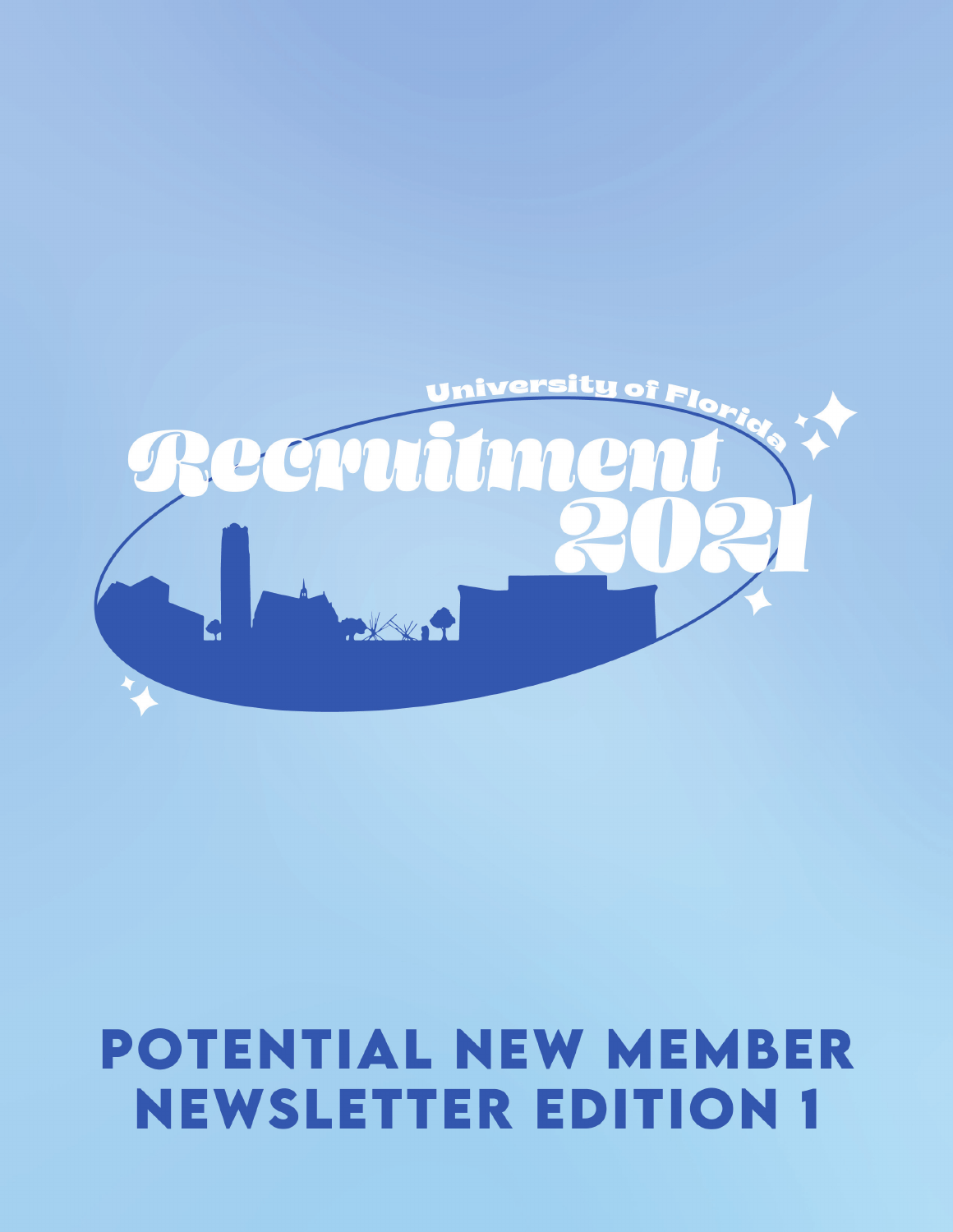# **Dear family members,**

On behalf of the UF Panhellenic Recruitment Executive Board, we are so excited to welcome your Gator to the Panhellenic community. My name is Andrea S. and I serve as the Potential New Member (PNM) Relations Pi Chi. During Formal Recruitment in August, I am the point of contact for the health and wellness of Potential New Members. For now, it is my job to communicate with parents and provide insight about Panhellenic Recruitment and Greek life at the University of Florida.

The University of Florida Panhellenic Council consists of 18 chapters. This August, all 18 chapters will be participating in primary recruitment to give your Gator a peek into their unique sisterhood. We look forward to meeting your Gators and assisting them in the recruitment experience.

# **Benefits of joining a Panhellenic chapter at UF:**

We consist of over 4,000 women in 18 different chapters. Our chapters have raised a combined total of \$380,563.99 that benefits their individual philanthropic partners and over \$42,818 was raised for Panhellenic's Charity, Circle of Sisterhood. The average Panhellenic GPA is a 3.602 and the all university female GPA is a 3.53.

Panhellenic women are involved in hundreds of organizations across campus, including the Florida Cicerones, Preview Staff, Florida Blue Key and Student Government. With the help of our sisters and friends in the Panhellenic community, we are able to balance active sorority membership, leadership roles in other organizations, athletic involvement on University and club sports teams, part-time jobs, and more. Chances are, if your Gator has an interest in a particular hobby or career path, she will find an older member in her chapter with similar interests who can show her the ropes.

The ultimate goal of Recruitment is for women to enter an organization where they will find individuals with mutual aspirations and interests. We strive to live by the Panhellenic mission statement and promote women in leadership, diversity, scholastic achievement, and service through relationships within and beyond the Panhellenic community. This stays true throughout the Recruitment process. Chapter women draw upon their knowledge of UF Panhellenic to help your Gator find the place where she will grow.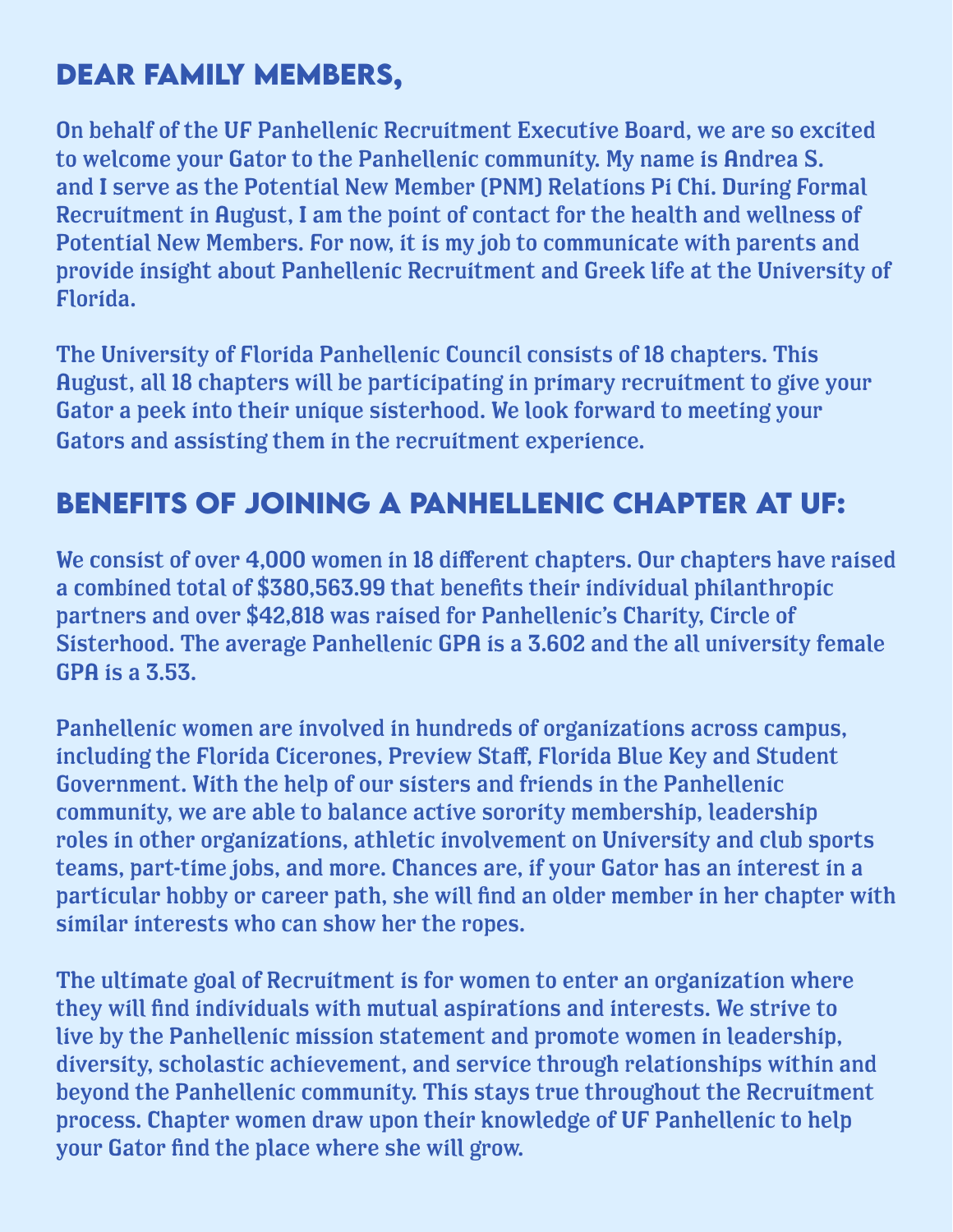## **Information on the Florida Greek Pillars:**

#### **Scholarship**

Maintaining a high level of academic success is a tradition within the Florida Greek community. The Florida Greek community offers many resources and programs to maintain high scholastic success such as Smokin'Notes and Study Edge.

*"At the University of Florida, scholarship and achievement are a foundational part of student culture, and as a Florida Greek pillar, scholarship is even more prioritized. Smokin'Notes is proud to help the Panhellenic community reach its scholastic goals through programs such as Panhellenic scholarships, official sponsorship of Panhellenic Month of the Scholar, philanthropic support of Circle of Sisterhood, and access to Smokin'Notes study materials at a discounted rate."*

- Ryan Dix, Founder of Smokin' Notes

### **Leadership**

The Florida Greek community is an excellent place to gain the experience and knowledge necessary to develop strong leadership skills. The community is selfgoverning, giving student leaders the opportunity to shape policies and standards for their own organizations, as well as the larger sorority community. Your Gator could have an opportunity to serve as an officer or committee chair in a chapter or governing council which will help her develop a multitude of leadership skills not limited to conflict management, delegation, decision making, and effective communication skills. Being a member of the Florida Greek community often serves as a "gateway to involvement" in other areas of campus such as Student Government, clubs, organizations, and campus honoraries. Members of the Florida Greek community have historically held some of the highest leadership positions and honors on campus.

*"Panhellenic members have continued to excel in their leadership on and off campus. The council continues to make great strides to elevate and showcase women's leadership through programming, scholarship, and social engagement. This effort continues to inspire new leaders each year that join the community."*  - Reggie Lane, Director of Sorority and Fraternity Life

#### **Community**

Sisterhood is a bond of unity and enduring friendship. By becoming a member of the Florida Greek community, your Gator will experience an easier transition from high school to college and gain a "home away from home." She will meet other students with diverse backgrounds, similar interests, and new perspectives during some of the sisterhood activities.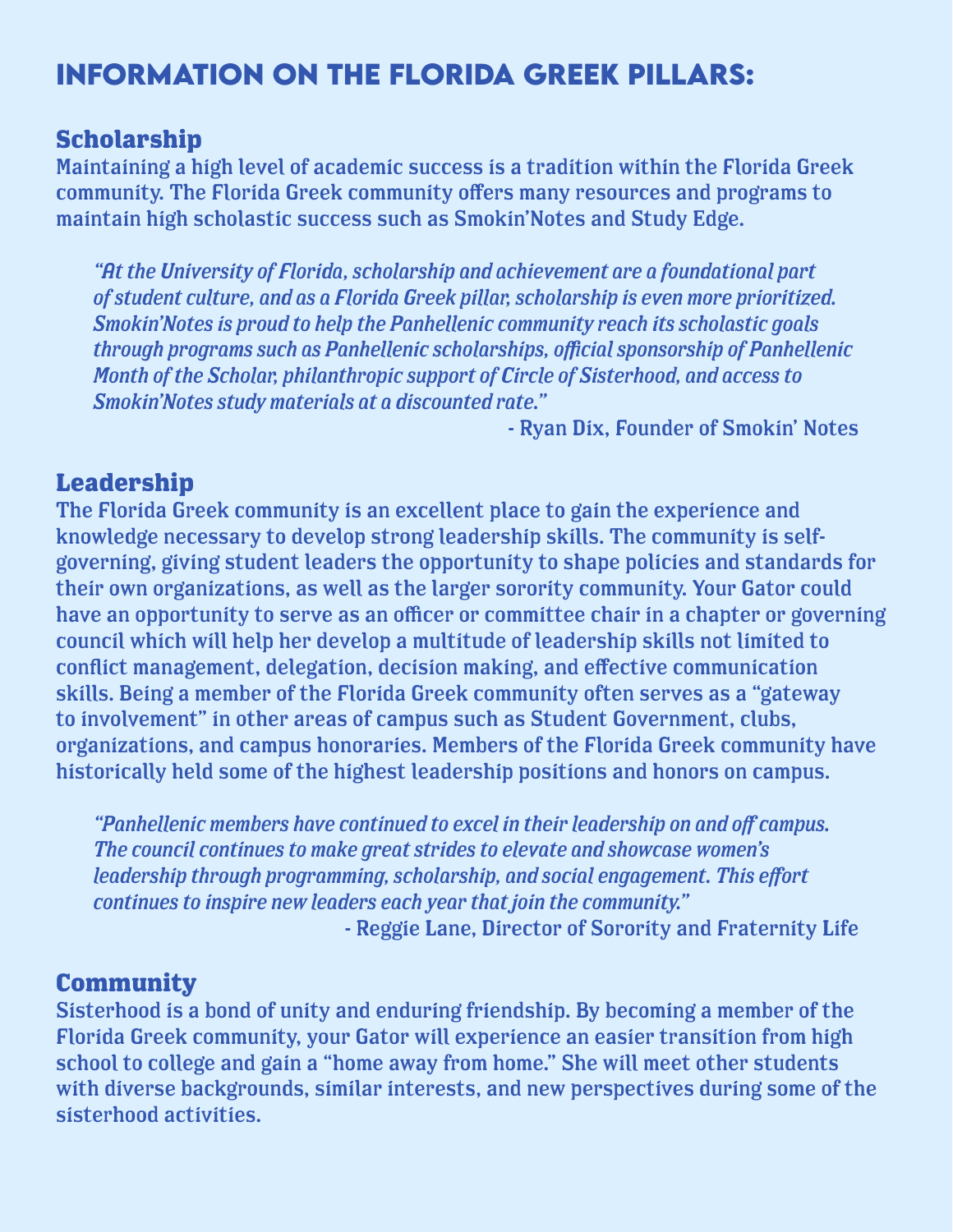*"Women in the Panhellenic Community have become my best friends, mentors, and support systems. These women have pushed me to become involved on campus and gave me a space to learn, grow, and develop my voice as a young woman."*  -Olivia T, Panhellenic Membership Vice President

#### **Service**

Each semester members of the Florida Greek community strive to advance the University of Florida and Gainesville area communities through service and philanthropy. Throughout the year, each individual chapter in the community sponsors a philanthropy or service week project that affords members the opportunity to give back to the community. In partnership with Panhellenic communities across the nation, we support the Circle of Sisterhood Foundation which helps provide education to girls and womens across the globe by breaking down barriers to education.

*"Children around the world are often crammed into unlit, unsanitary, and unsuitable learning environments. For too many, school can be a dark and crumbling structure, a large tree when weather permits, or a structure in a neighboring village many miles away. The University of Florida Panhellenic has worked to combat this barrier to education by funding three school builds since first partnering with Circle of Sisterhood in 2015. 108 children (50% of them girls!) are enrolled at UF Panhellenic-funded schools in Nicaragua and Senegal. The third build will break ground this winter in Senegal and will serve as yet another legacy gift advancing the cause of global equity in education. We're grateful for the UF Panhellenic's commitment to Circle of Sisterhood's mission of removing barriers to education for girls and women. Your support is changing lives and improving communities for generations to come."* 

- Ginny Carroll, Executive Director/Founder of Circle of Sisterhood

## **Recruitment Vocabulary:**

Your Gator may use terms you are unfamiliar with throughout the recruitment experience, below are some of the most common terms used throughout recruitment.

**PNM:** Those going through Recruitment and seeking membership in a chapter are referred to as Potential New Members, or PNMs for short.

**Pi Chi:** Pi Chis are Panhellenic Counselors dedicated to helping your PNM find the chapter that is best for them. These women are disassociated from their personal chapter to lead in an unbiased fashion. Your Gator will be in a group of 60-70 women led by 4 or 5 Pi Chis.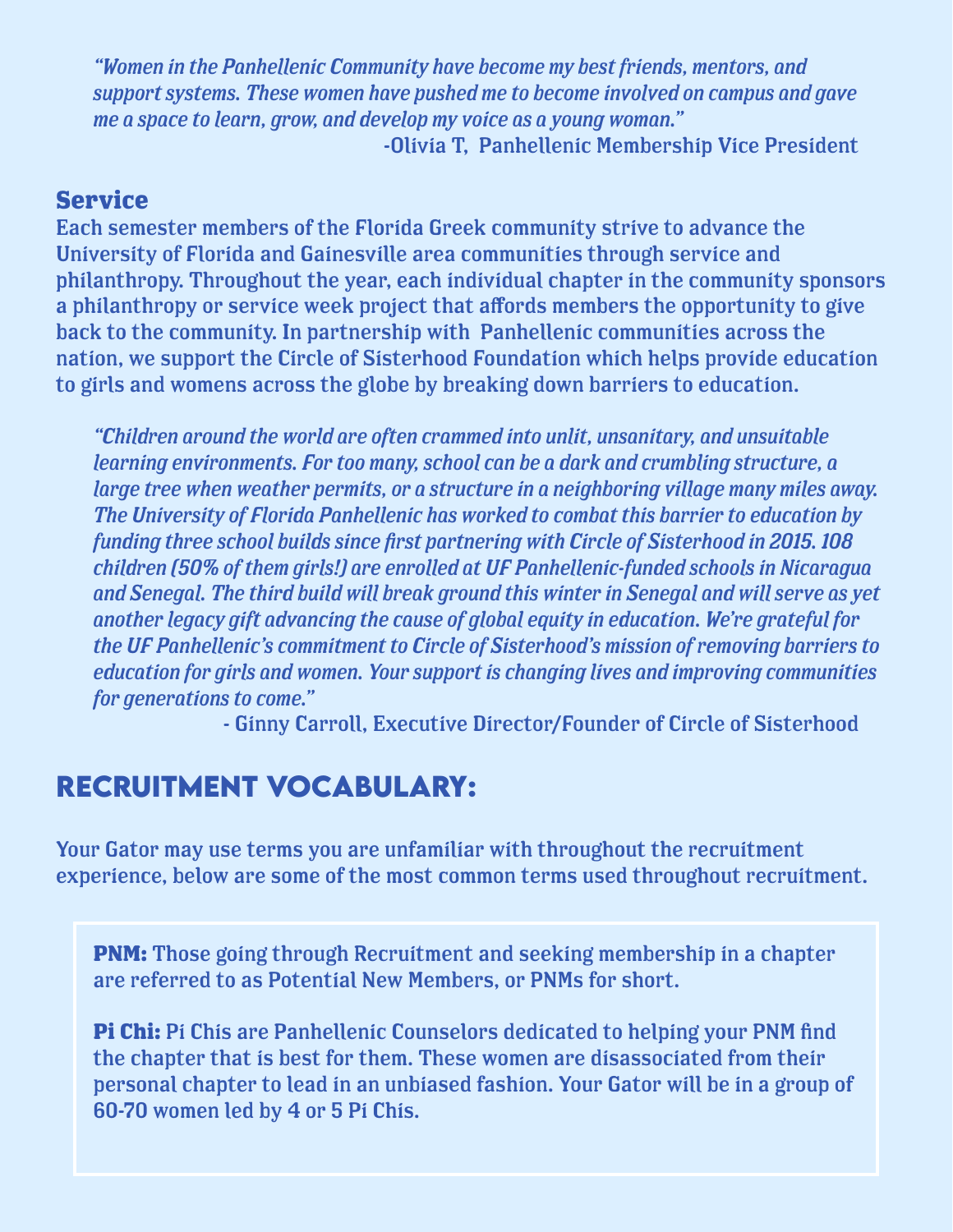**Chapter Woman:** These are the women in chapters attempting to recruit PNMs for membership in their chapter.

**Round:** There are four rounds of Recruitment total. Because there are so many chapters at UF, some of these rounds are split up over two days. The rounds become more formal as Recruitment progresses.

**Party:** There are several parties that occur during the day. Parties are timed slots when your PNM is scheduled to speak with a chapter woman. It is normal to see time slots labeled "No Party Scheduled." This is when your Gator can wind down, drink some water and take a break!

## **When can your Gator expect for Fall Recruitment 2021?**

#### **LaunchPoint Orientation Session:**

Following the close of registration, all registered PNMs will be provided a link to Potential new Member Orientation modules via LaunchPoint. Potential New Members will be required to watch all videos on this platform and complete all personal reflection questions inside the window of August 9th through August 15th.

#### **Recruitment In-Person Orientation Session (August 17):**

On August 17th PNMs will attend an in person Orientation at the O'Connell Center from 5-7pm, doors will open at 4pm. This is a casual event with only PNMs and Panhellenic Counselors (Pi Chi) so there is no dress code. PNMs will meet with their Pi Ch group, hear from a guest speaker, meet other PNMs, and ask any final questions before Recruitment begins. As a side note, remind your Gator not to bring a bag to expedite the security process, anything they need will be provided.

#### **Round 1 "Values"- Virtual Open House (August 16-18):**

On August 16th, Potential New Members will be provided a link to the Round 1 Open House video platform. PNMs will watch a 5-minute video from each of our 18 chapters to get an introduction to their sisterhood and learn about their values. PNMs must view all chapter videos between August 16th and August 18th to continue through the Recruitment process. PNMs will submit their preference in-person with their Pi Chi groups on August 18th.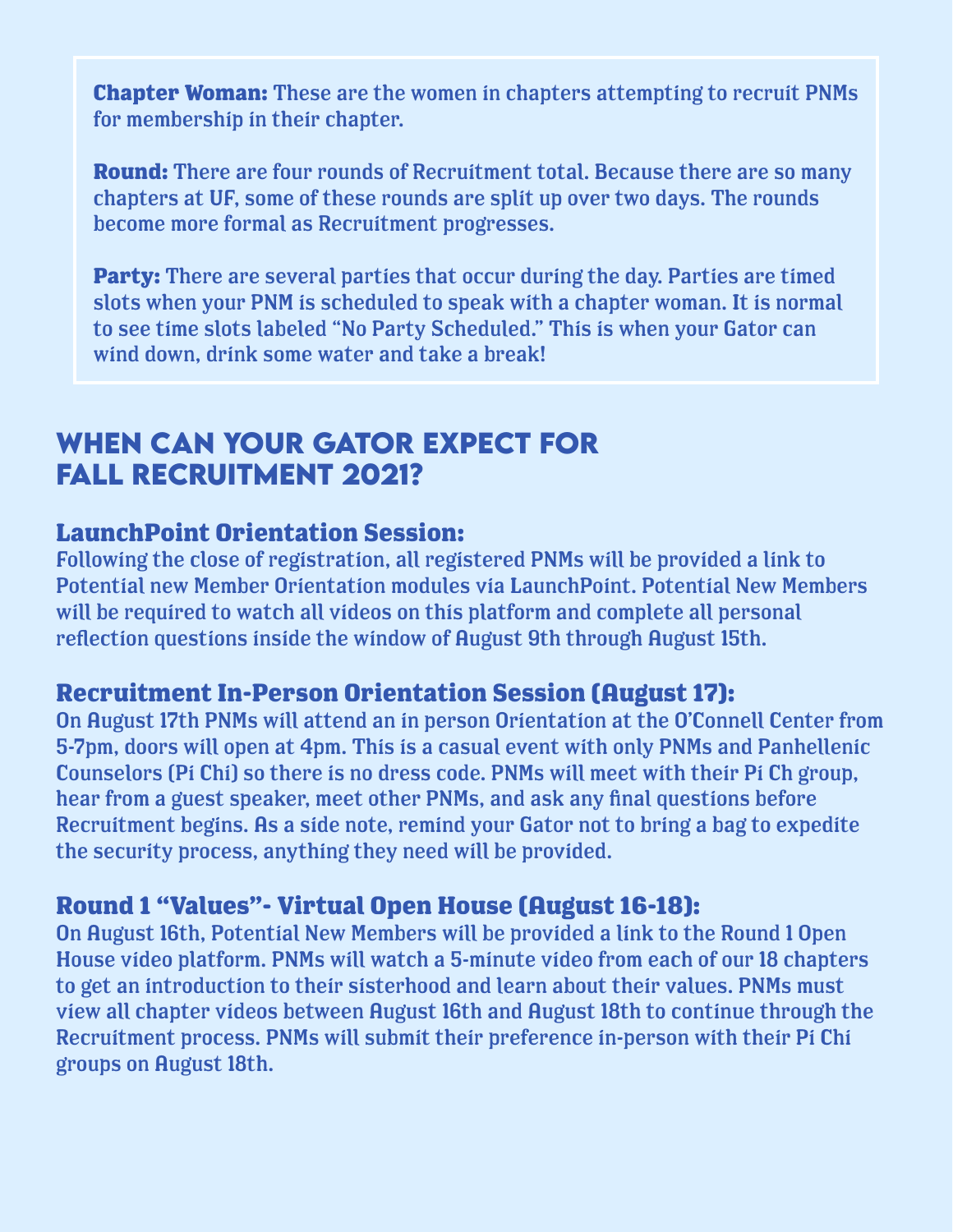*PNMs are also required to submit a 90-second introduction video of their own to the Panhellenic Council. All videos must be submitted by August 6th at 11:59 P.M. Please click [here](https://c5110381-76d4-44da-a915-a23486538d7c.filesusr.com/ugd/a29645_42ae24ff635d4b8b82556784b55c5eb6.pdf) or visit the [PNM Registration Information](https://www.ufpanhellenic.org/pnm-registration) tab on the Panhellenic website for instructions on how to film and submit this video.*

#### **Round 2 "Philanthropy"- in-person (August 19/20):**

On the morning of August 19th, your Gator will receive their personalized schedule when they meet with their Pi Chi's at home base. There will be a maximum of 13 parties that a PNM can attend during Round 2. At each party, she will have the opportunity to interact with chapter women in 1-on-1 conversations about philanthropy and finances. PNMs may be shown a short video or hear an announcement from a chapter woman about their philanthropic partner. This round is also when financial transparency sheets are shown to each PNM. They should feel comfortable looking at the sheet and talking about any questions they may have regarding finances with the chapter women they meet. Chapter women know how their chapters are run and should be able to answer any questions PNMs have about how to pay for dues. At the end of Round 2 on August 20th, PNMs will submit their preferences in-person with their Pi Chi groups.

#### **Round 3 "Sisterhood"- in-person (August 21):**

On the morning of August 21st, your Gator will receive their personalized schedule when they meet their Pi Chi's at home base. There will be a maximum of 8 parties that a PNM can attend during round 3. During this round, your Gator will watch a sisterhood video at each chapter house on her schedule. These videos are of the women in each chapter and are designed to give the PNMs insight into what life would be like at each chapter. You PNM will also have the opportunity to interact with chapter women in oneon-one conversations and get a better feel of their sisterhood. Encourage your Gator to be honest with the chapter women and ask questions like "what made you choose your chapter?" Chapter women have gone through Recruitment and want to help your PNM as much as they can. Their advice and insight is very valuable to your Gator. PNMs will submit their preferences in-person with their Pi Chi groups in the evening on August 21st.

## **Preferential Round "Chapter Tradition- in-person (August 22):**

On the morning of August 22nd, your Gator will receive their personalized schedule when they meet with their Pi Chi's at home base. There will be a maximum of 2 parties that a PNM can attend during preferentials. This is the most formal and intimate round of Recruitment where each chapter shares a part of their ritual with PNMs. This round is designed to provide clarity for your PNM regarding where she can picture herself for the next few years and making lifelong friends. At this point, it is normal for your Gator to talk with a chapter woman she has a close connection with from early rounds. PNMs will submit their preferences in-person in the evening on August 22nd.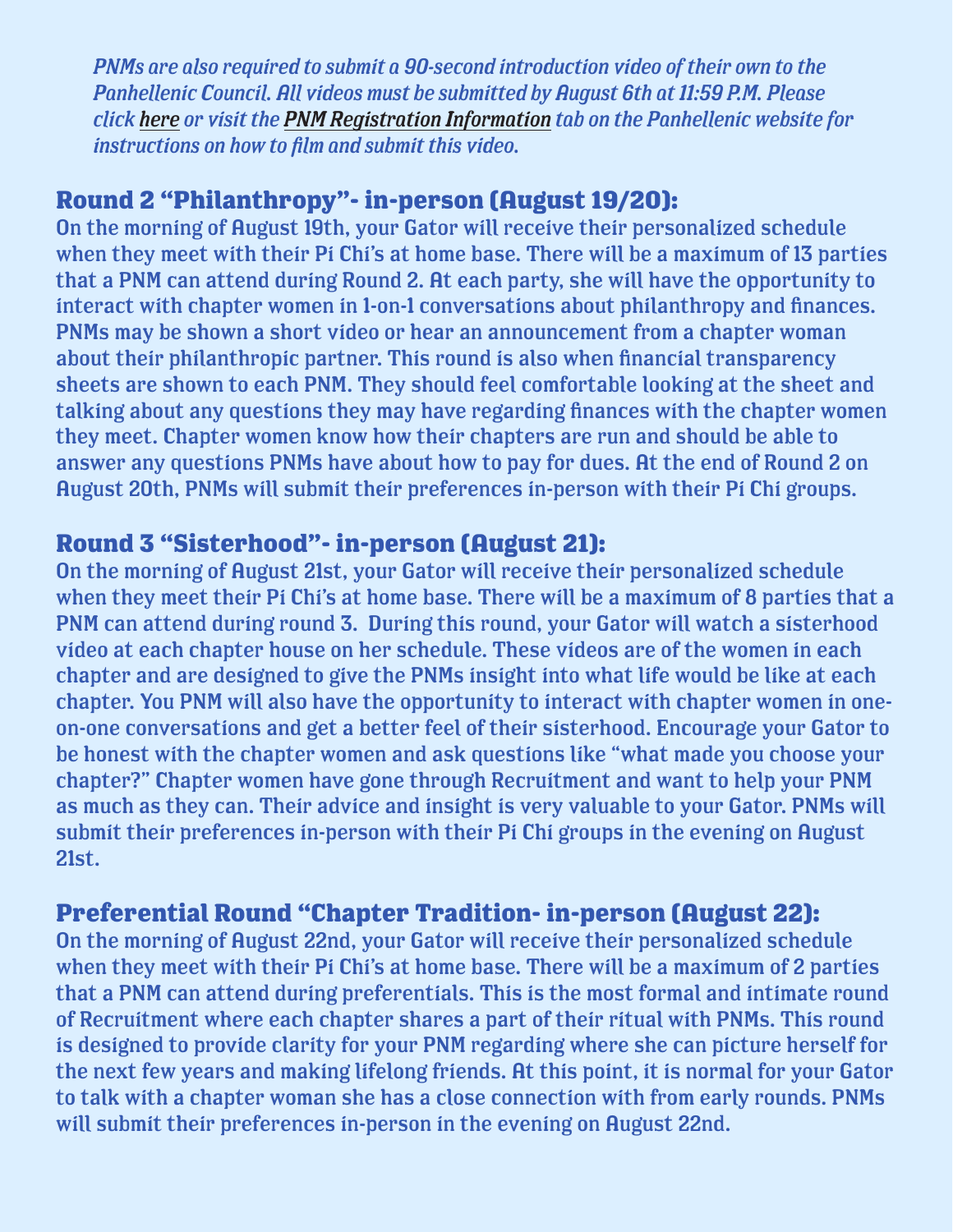#### **Bid Day- in-person (August 24):**

Bid Day is a large celebration for all members of the Panhellenic community. New members will meet at the O'Connell Center to open Bid Cards inviting them to their new chapter. Doors open at 2:30 P.M. and programming begins at 3:15 P.M. Then, they will "run home" to their new chapter- and they actually run! Each chapter has a themed celebration for their members to take part in. There is a returning member waiting holding a sign with your Gator's name ready to welcome her with open arms and teach her the ins and outs of their sisterhood.

## **What should your Gator wear for recruitment?**

If you are interested in seeing what kind of clothes your Gator should wear during each round of Recruitment, refer to our Pinterest: [UF Panhellenic Pinterest \(@](https://www.pinterest.com/panhellenicuf/_saved/) [panhellenicuf\)](https://www.pinterest.com/panhellenicuf/_saved/)

Remind your Gator to dress how she feels most comfortable and confident. No one will be declined membership solely based on their outfits, Chapter Women are looking for personality. If your Gator feels comfortable and confident, she will behave more confidently.

# **Financial Information:**

An important aspect to consider when deciding to go through Recruitment is the cost of membership. These are wide ranges and are meant to be used for general planning purposes and are subject to change. Potential New Members should discuss specifics with each chapter they are considering. During Round 2 of Recruitment, chapters will be presenting their financial information to Potential New Members, and your Gator will be given the opportunity to ask Chapter Women about specific financial questions at this time. Encourage your Gator to ask questions and share the financial information with you to help her decision making, if necessary. Below is a general breakdown of finances.

#### **Pre-Initiation Semester: \$900-\$3500**

Includes: badge/pin, chapter due, initiation fee, corporation fees, meal plan If you Gator joins a chapter during 2021 Recruitment, these are the dues to expect for Fall 2021.

#### **Post-Initiation Semester: \$1300-\$2300**

Includes: chapter dues and meal plan If your Gator joins a chapter during 2021 Recruitment, these are the dues to expect for Spring 2022